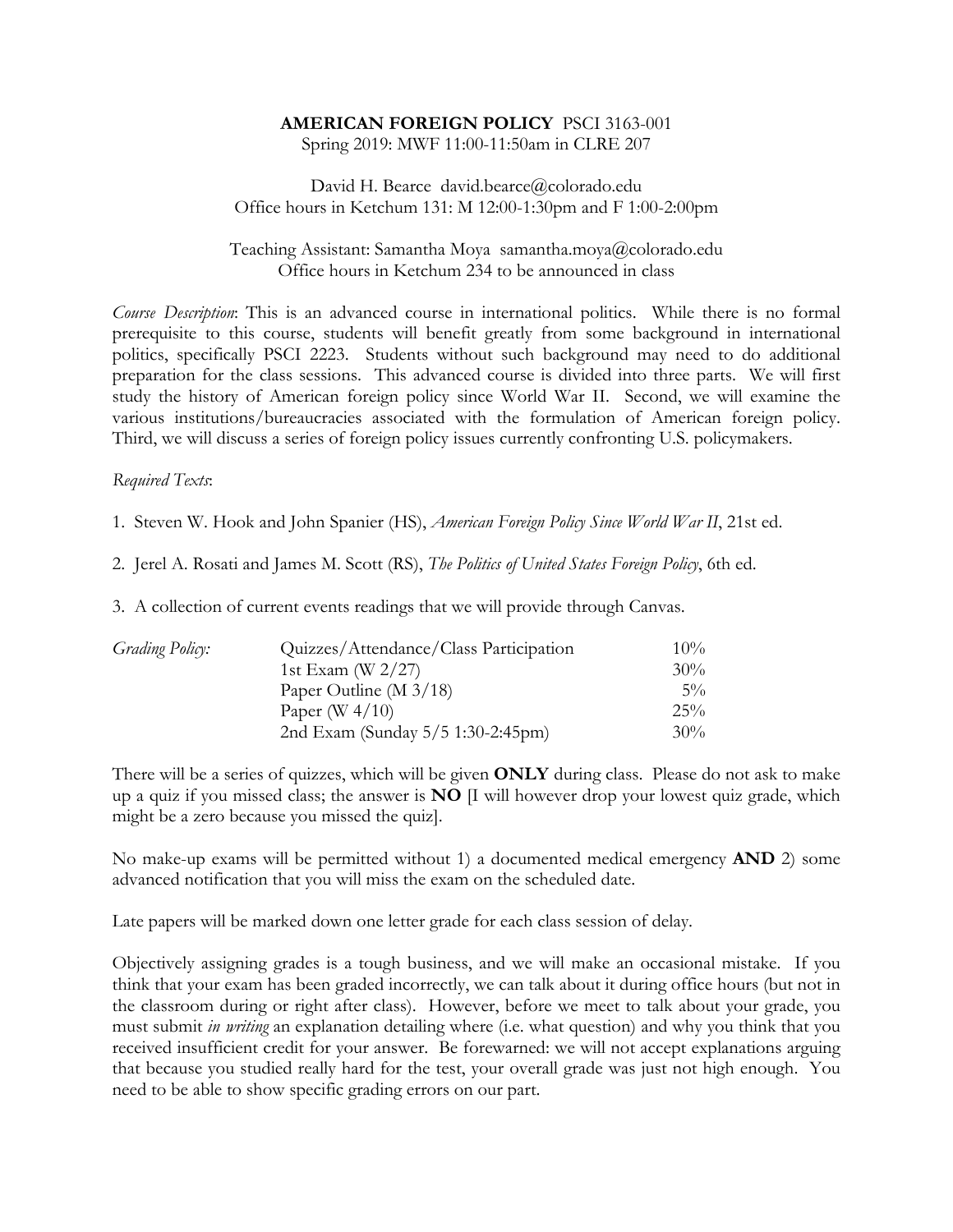*Disability Statement:*If you qualify for accommodations because of a disability, please submit your accommodation letter from Disability Services to your faculty member in a timely manner so that your needs can be addressed. Disability Services determines accommodations based on documented disabilities in the academic environment. Information on requesting accommodations is located on the Disability Services website. Contact Disability Services at 303-492-8671 or dsinfo@colorado.edu for further assistance. If you have a temporary medical condition or injury, see Temporary Medical Conditions under the Students tab on the Disability Services website.

*Religious Holidays:* Campus policy regarding religious observances requires that faculty make every effort to deal reasonably and fairly with all students who, because of religious obligations, have conflicts with scheduled exams, assignments or required attendance. If you have a potential class conflict because of religious observance, you must inform me of that conflict **by Wednesday, January 23**. See the campus policy regarding religious observances for full details.

*Classroom Behavior:* Students and faculty each have responsibility for maintaining an appropriate learning environment. Those who fail to adhere to such behavioral standards may be subject to discipline. Professional courtesy and sensitivity are especially important with respect to individuals and topics dealing with race, color, national origin, sex, pregnancy, age, disability, creed, religion, sexual orientation, gender identity, gender expression, veteran status, political affiliation or political philosophy. Class rosters are provided to the instructor with the student's legal name. I will gladly honor your request to address you by an alternate name or gender pronoun. Please advise me of this preference early in the semester so that I may make appropriate changes to my records. For more information, see the policies on classroom behavior and the Student Code of Conduct. In this class, appropriate classroom behavior includes arriving on time and remaining for the entire class. Do not sleep, read the newspaper, send email or text messages, play games, have private conversations, etc. during lectures or recitations. Be sure to turn off your cell phones before class begins.

*Sexual Misconduct, Discrimination, Harassment and/or Related Retaliation:* The University of Colorado Boulder (CU Boulder) is committed to fostering a positive and welcoming learning, working, and living environment. CU Boulder will not tolerate acts of sexual misconduct (including sexual assault, exploitation, harassment, dating or domestic violence, and stalking), discrimination, and harassment by members of our community. Individuals who believe they have been subject to misconduct or retaliatory actions for reporting a concern should contact the Office of Institutional Equity and Compliance (OIEC) at 303-492-2127 or cureport@colorado.edu. Information about the OIEC, university policies, anonymous reporting, and the campus resources can be found on the OIEC website. Please know that faculty and instructors have a responsibility to inform OIEC when made aware of incidents of sexual misconduct, discrimination, harassment and/or related retaliation, to ensure that individuals impacted receive information about options for reporting and support resources.

*Honor Code*: All students enrolled in a University of Colorado Boulder course are responsible for knowing and adhering to the Honor Code. Violations of the policy may include: plagiarism, cheating, fabrication, lying, bribery, threat, unauthorized access to academic materials, clicker fraud, submitting the same or similar work in more than one course without permission from all course instructors involved, and aiding academic dishonesty. All incidents of academic misconduct will be reported to the Honor Code (honor@colorado.edu); 303-492-5550). Students who are found responsible for violating the academic integrity policy will be subject to nonacademic sanctions from the Honor Code as well as academic sanctions from the faculty member. Additional information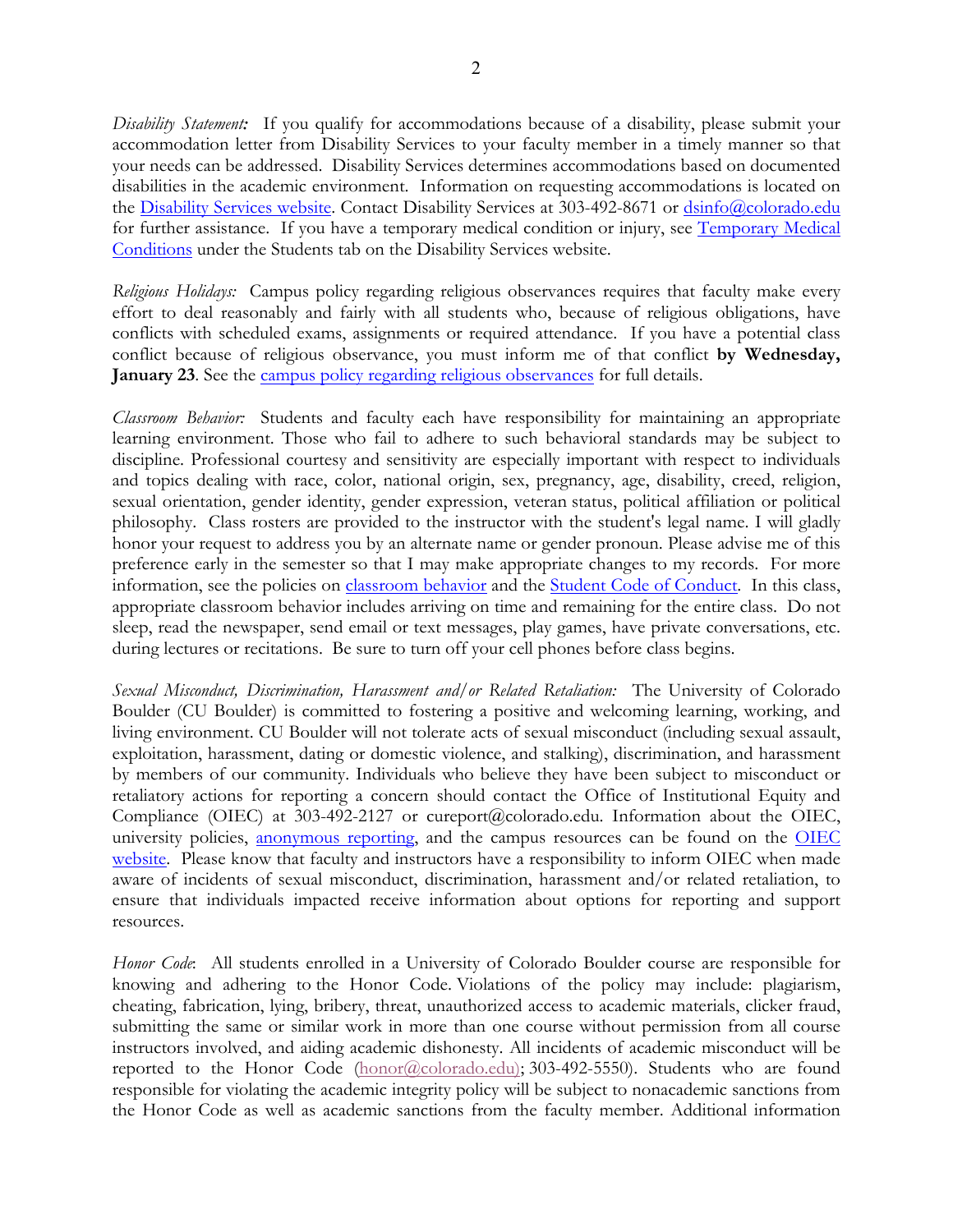regarding the Honor Code academic integrity policy can be found at the Honor Code Office website. In this class, your sanction for the first violation of the honor code will be a 0 grade on the exam or written assignment for which the honor code violation occurred. For a second violation of the honor code, you will fail the class.

| Week                          | Monday                  | Wednesday             | Friday                 |  |
|-------------------------------|-------------------------|-----------------------|------------------------|--|
| 1                             | $1/14$ discuss syllabus | 1/16 discuss paper    | $1/18$ HS 1            |  |
| $\overline{2}$                | $1/21$ no class         | $1/23$ RS 2           | $1/25$ HS 2            |  |
| $\mathfrak{Z}$                | $1/28$ HS 3             | $1/30$ HS 4           | HS <sub>5</sub><br>2/1 |  |
| $\overline{4}$                | $2/4$ HS 6              | $2/6$ HS 7            | 2/8<br>HS <sub>8</sub> |  |
| 5                             | $2/11$ HS 9             | $2/13$ HS 10          | $2/15$ HS 11           |  |
| 6                             | $2/18$ HS 12            | $2/20$ HS 13          | $2/22$ HS 14           |  |
| 7                             | $2/25$ study session    | $2/27$ Exam 1         | 3/1<br>no class        |  |
| 8                             | $3/4$ RS 1              | $3/6$ RS 3            | $3/8$ RS 9             |  |
| 9                             | $3/11$ RS 4             | $3/13$ RS 5           | $3/15$ RS 6            |  |
| 10                            | 3/18 RS 7 Outline due   | $3/20$ RS 8           | $3/22$ RS 10           |  |
| Spring Break                  |                         |                       |                        |  |
| 11                            | <b>RS 11</b><br>4/1     | $4/3$ RS 12           | writing day<br>4/5     |  |
| 12                            | 4/8 writing day         | $4/10$ Paper due      | $4/12$ current events  |  |
| 13                            | $4/15$ current events   | $4/17$ current events | $4/19$ current events  |  |
| 14                            | $4/22$ current events   | $4/24$ current events | $4/26$ current events  |  |
| 15                            | $4/29$ current events   | 5/1<br>study session  | 5/3<br>reading day     |  |
| Exam 2 Sunday 5/5 1:30-2:45pm |                         |                       |                        |  |

## *Class Schedule:*

## *Paper* (due in class on 4/10):

This will be a 10-page paper (and it must be paginated) with doubled spacing and 12 point font. Your bibliography, which should be extensive and must include non-internet sources (i.e. books and/or academic articles), does not count towards this page limit.

All papers must follow the structure outlined below and *use signposting* to demonstrate this structure.

*1. Introduction* (1 page/2 paragraphs) - In the first paragraph tell me 1) what specific Presidential decision you are trying to explain, 2) what were the main executive branch divisions, 3) who won the disagreement, and why. In the second paragraph, tell me how your paper will be organized (it had better be organized following the structure described below :).

*2. Background* (no more than 3 pages) - Tell me just enough detail so that the rest of your paper makes sense. In short, what was the foreign policy problem that required some specific Presidential decision? I absolutely do not want a report on some US foreign policy event, so it might be wise to write this first section of the paper last, including only the details that a reader would need to understand the sections below.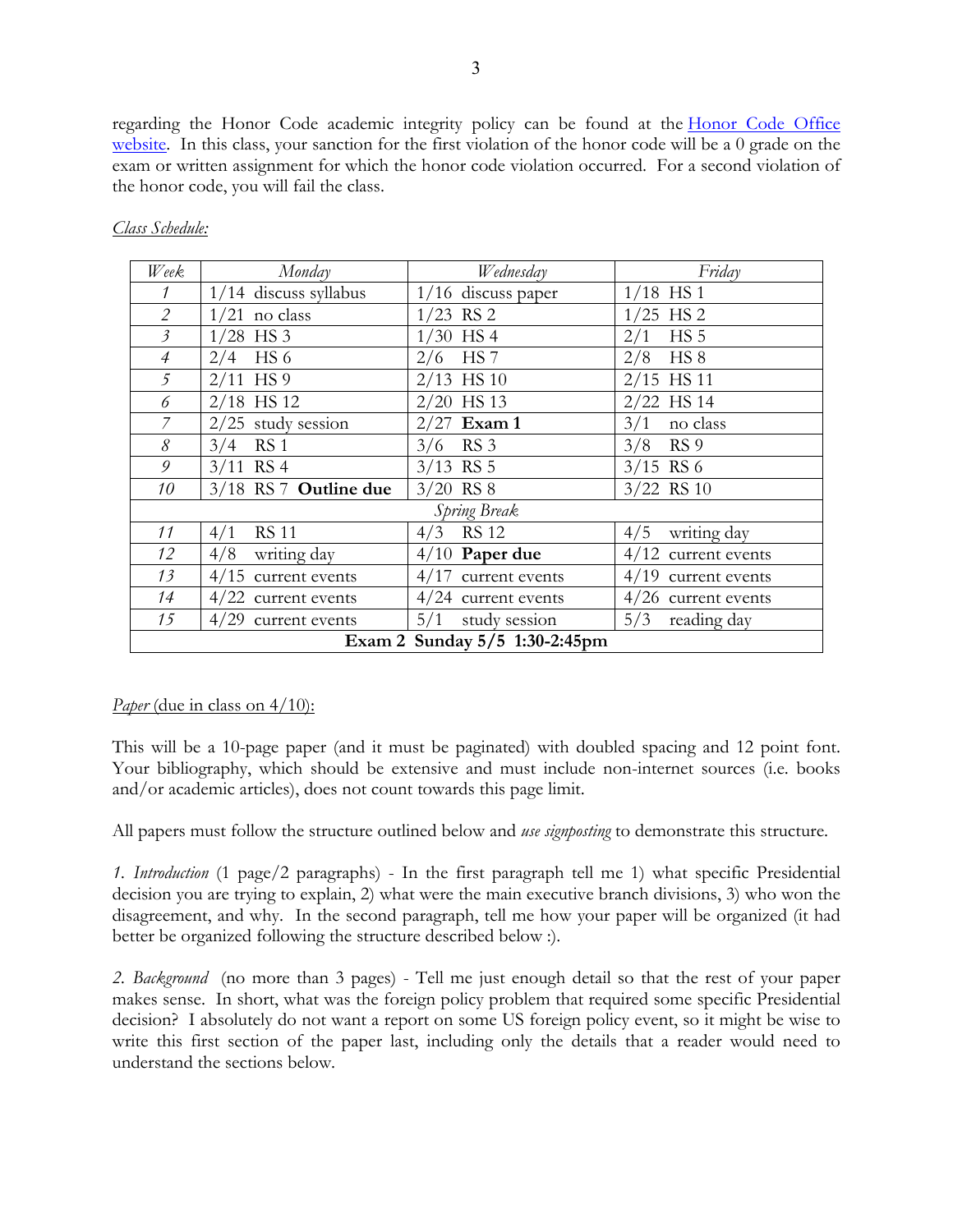*3. Executive Branch Divisions* (at least 3 pages) - In the first paragraph, briefly summarize the different policy options for the President. Then develop each policy option in more detail and clearly identify the foreign policy actors within the executive branch that support this policy option. You should be able to fill out (and indeed must include within your paper) a table like the following example:

| Foreign policy option     | Supporting actors                                |
|---------------------------|--------------------------------------------------|
| $#1$ use military force   | State Department, civilian Defense               |
| #2 use economic sanctions | National Security Council, Joint Chiefs of Staff |

To develop the divisions outlined in your table, you will need to provide evidence from books, articles etc. that such executive branch divisions really existed. Use quotes and give the proper credit to the original authors. If you find that there are many various options, then you should try to simplify them into 2 or 3 main options. In terms of the supporting actors, you must account for all of the main foreign policy bureaucracies that we will discuss in the second part of the course (i.e. State, NSC, civilian DOD, military DOD, etc.).

But certain actors do not belong in this section. First, Congress should not be included here since you are documenting *executive* branch divisions. Second, you should not include any foreign or nonstate actors; this is a paper about division *within the US government*. Third, leave the President out of this section; here you are documenting the options in front of the President. The President may enter in the next section when you explain why he chose one option over the others.

*4. Foreign Policy Outcome* (at least 3 pages) - Begin by telling me what policy option was chosen and, therefore, which bureaucratic actor/coalition effectively won the policy battle. It is possible that the resultant policy was a compromise involving several bureaucratic groups; if so, then tell me what each group won and lost. Then develop in detail at least two different *political* reasons explaining why this outcome was reached. No *policy* reasons (i.e. this was the best policy, so it was chosen) will be accepted here.

To clarify the difference between political and policy reasons, *political* reasons are those related to bureaucratic politics (e.g., the number of supporting actors, the President having better relationships with some actors than others) or electoral politics (public opinion and the need for the President to follow it. Presidential pre-dispositions towards a certain policy option are also relevant here. Conversely, *policy* reasons are simply arguments that describe why something needed to be done (this is relevant to the background section, but not here) or why some actor felt that this policy option was good (this is relevant to section on executive branch divisions, but not here).

*5. Conclusion* (no more than 1 page) - Here you should simply summarize what you have argued in your paper.

*Bibliography* - You need to fully cite your sources. Use whatever bibliographic format you prefer, but it must provide a complete citation, and you must use a consistent format for all citations. You will also need to submit your paper to **turnitin.com** so that we can verify its originality.